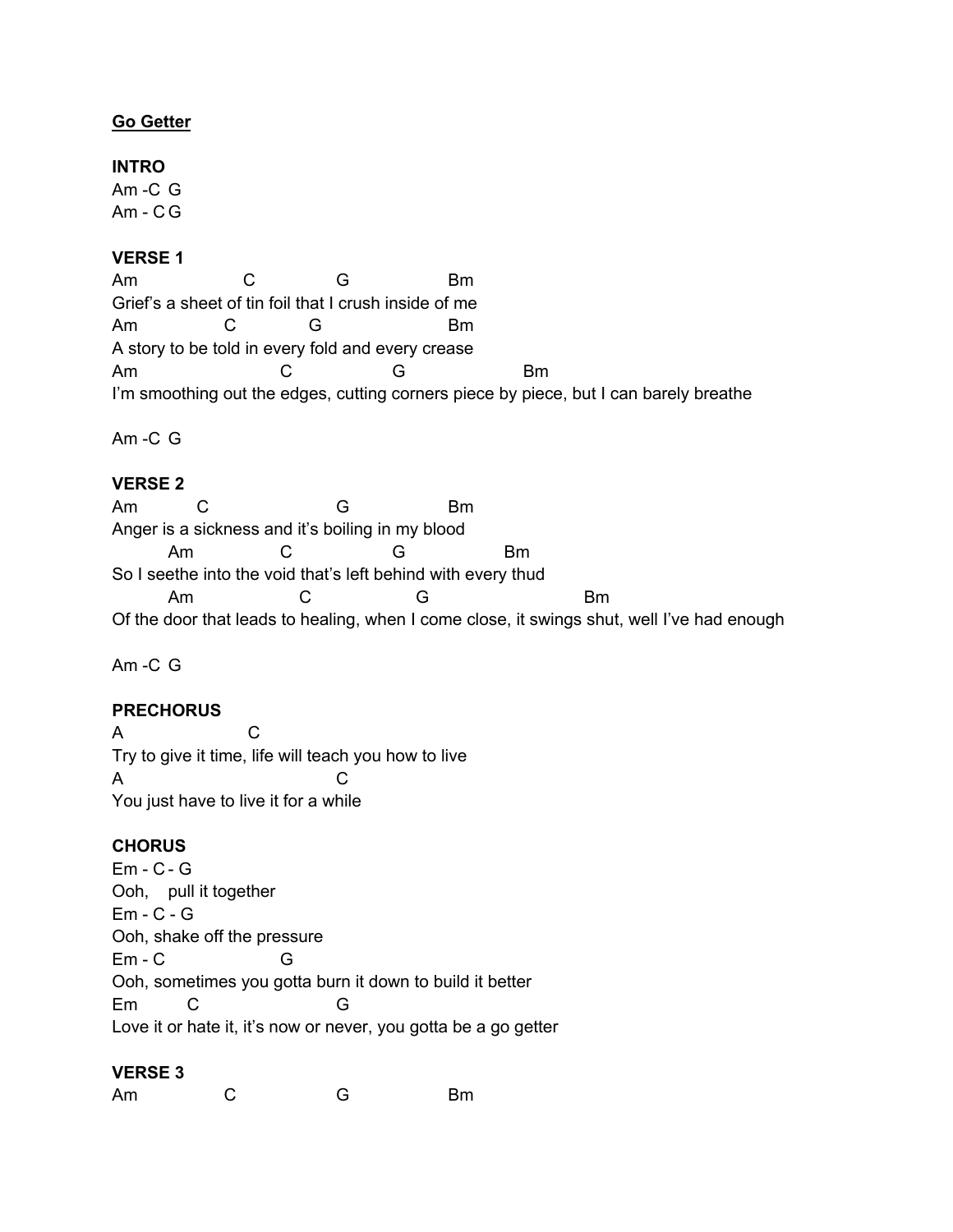Sorrow took you over like a cloud above your house Am C G Bm Though you built it for your burdens, more were coming unannounced Am C G Bm I brought flowers for your garden, but the weeds still choked them out like a seed of doubt

Am -C G

## **VERSE 4**

Am C G Bm Hope was sending signals but you couldn't see the signs Am C G Bm You had spent your whole life driving all those thoughts out of your mind Am C G Bm With your foot pressed to the pedal, you decided it was time, what did you leave behind?

Am -C G

# **PRECHORUS**

A C Try to give it time, life will teach you how to live A C You just have to live it for a while

# **CHORUS**

Em - C - G Ooh, pull it together Em - C - G Ooh, shake off the pressure Em - C G Ooh, sometimes you gotta burn it down to build it better Em C G Love it or hate it, it's now or never, you gotta be a go getter

# **BRIDGE**

A C And if I leave it all to hindsight, is there anyone to blame? A C And if I tell you that I'm sorry, can I leave behind the shame? Am C You should've pushed through the lie, you should've given it time Am D But who am I to preach when I can't even say goodbye?